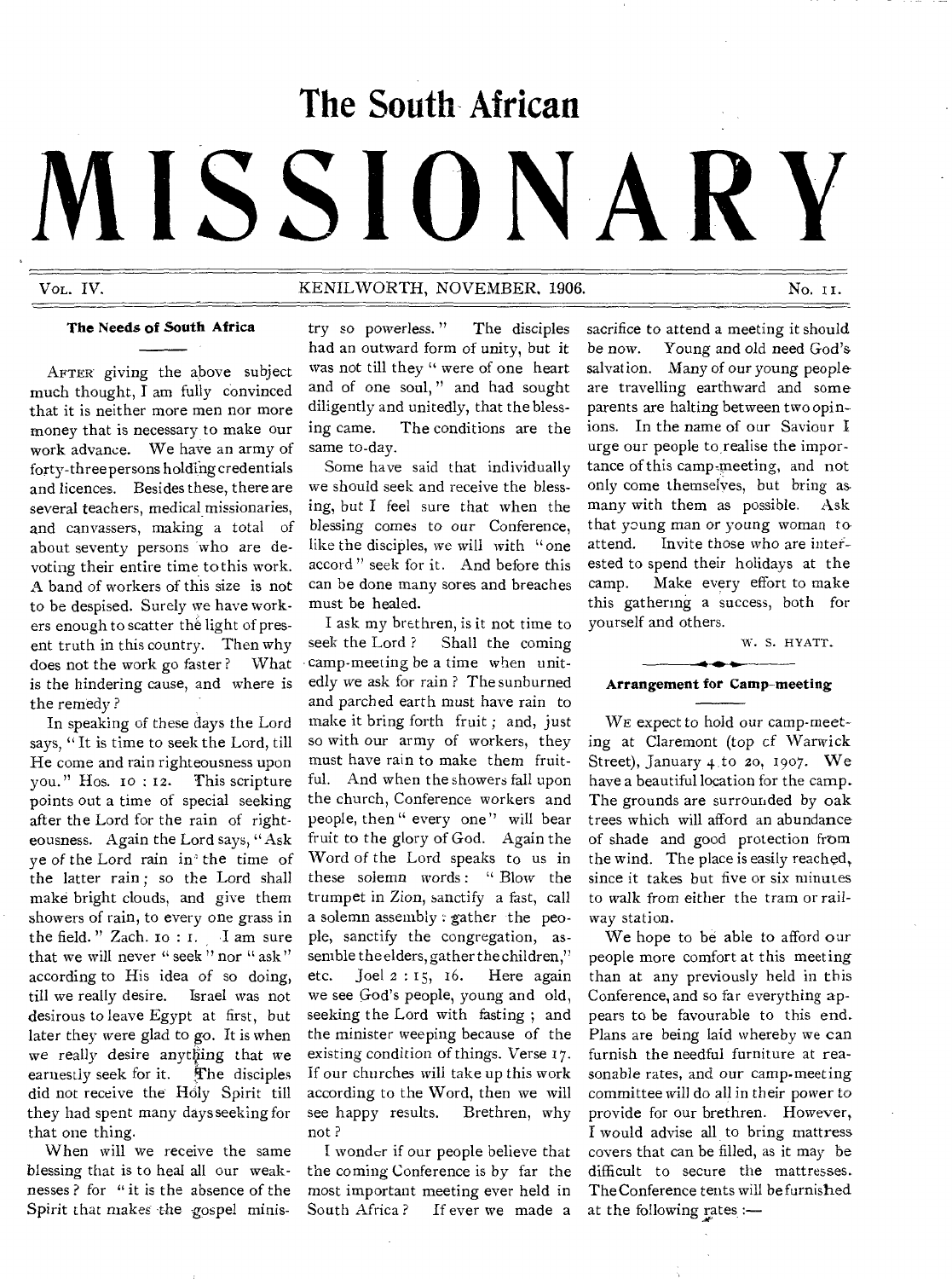(Tents  $12 \times 14$  feet, with fly,  $20(-)$ ) (Tents  $I_4$  x 16 feet, with fly,  $25/-$ )

We have thirty of these tents, and when these are ordered Brother Gibson will then secure others from the city and furnish them at cost. Please order your tents and furniture at once. Send orders to T. J. Gibson, 56 Roeland Street, Cape Town.

The accomodations for food will be all that can be desired -and expected. Food will be served on the European plan, and this will enable the campers to secure such things as they may desire. It is a little difficult to state prices for every thing, but let me assure you, we are seeking to furnish things as cheaply as possible, for we realise that times are hard and money is scarce. This meeting was appointed at the close of the holiday season so that all our people could have the benefit of the reduction offered to the public. Brother 0. 0. Fortner has •charge of this matter and will give full instruction, so that all who desire can secure reduced rates to the meeting.

If we can serve you in any way, we invite you to make your wants known. We want you to attend the meeting and receive the blessing awaiting you, and we are anxious to assist our brethren in every way possible. Address .all requests to either 0. 0. Fortner, Kenilworth, Cape, or T. J. Gibson, 56 Roeland Street. Now is the time to begin to plan for the meeting.

w. S. HYATT.

## Closing Our Books for the Year 1906

As OUR camp-meeting begins the fourth of January, it will be necessary for us to close up our accounts some days sooner than usual in order that our reports may be completed by the time of the meeting. Therefore I would suggest to the churches in 'Cape Colony Conference that they hold their quarterly meetings Sabbath, December 15, and that the tithes be collected and sent to the office the following week ; also that the church -clerk and Sabbath-school secretaries send in their reports at the same time. If these reports are gromptly sent we

will be able to close our Conference books and have everything complete for the Conference. Please allow me to offer another suggestion. Would it not be a very proper thing if we make Sabbath, December 15, a special day of prayer and fasting, that the blessing, of heaven may rest upon our camp-meeting ? I make the suggestion and our brethren can act upon it as they believe God would have them do. I know that many of our people will consider it a privilege to unite in a day of fasting and prayer.

W. S. HYATT.

### Rates to the Conference

IN last month's issue, it was stated that as the Conference and campmeeting would be convened near the time of the holidays, our people would be able to take advantage of the usual holiday rates without the use of certificates ; but we have since learned that it will be cheaper and better to use the Synod certificates. The holiday rate is a single fare for the double journey, but the Synod rate is half of the return fare.

We have made application to the Government for the usual concession to the meeting over all Cape Railways, and the Central South African, and the Natal Government Railways. We are certain to receive the benefit of the concession over the Cape lines, but as regards the Central South African and Natal lines, we have not yet received reply. We believe, however, they will grant the concession also. As soon-as-we receive a definite reply we will send a supply of the Synod certificates, with our signature, to the offices of the Cape Conference and Natal-Transvaal Conference, and all who expect to come by rail may be supplied with these certificates by applying to their Conference office.

For those who live near Durban, East London, and Port Elizabeth, and who might prefer to come by boat, we have applied to the Union Castle S. S. Co., for a concession of 20 per cent., and they have granted the request, stipulating that intending passengers must be supplied with certificates to show that they are delegates to the meeting. If all who intend coming by boat will write me at once, I will send them the certificate that will secure the 20 per cent. concession. We believe this route will be an advantageous one, especially to those living in Natal.

0. 0. FORTNER,

*\* Sec. S. A. U. C.* 

LATER.—Since making up our forms, we have received word that the. Synod rates to the Conference have been granted over all the railway lines. We are thankful for this.

O.O. F.

# Orange River Colony

I WAS unable to attend the last quarterly meeting season at Heisterbach. Yet from letters received I am glad to learn there was a good attendance and that the blessing of the Lord rested upon the efforts of the church elders and others, and the same experienced by every one during the three days' meetings.

I am at present at Fauresmith, assisting Sister Bourne in her work. I find that notwithstanding she is being .ied to an onerous duty, she is continually giving the people of this town the message in various ways. I was glad to meet several people with whom she is in contact, and a promising company of young people and children who numbered (yesterday) thirty-two, with whom she labours. These meet on Sabbaths for study of Sabbath-school lessons at a friend's house.

Sister Bourne has contrived to enlist the willing services of several of the young people in the work of selling the *Sentinel.* Surely the good seed this devoted sister is sowing will grow and yield fruit. I am sure that if English and Dutch tracts (new) could be sent her by those so disposed to supply, including the postage or railage, could be used to great advantage by her in free distribution.

I hope ( D. V.) to leave here for Koffeyfontein District to find Brother Naudie, about twenty or twenty-five miles distant.

j. M. FREEMAN.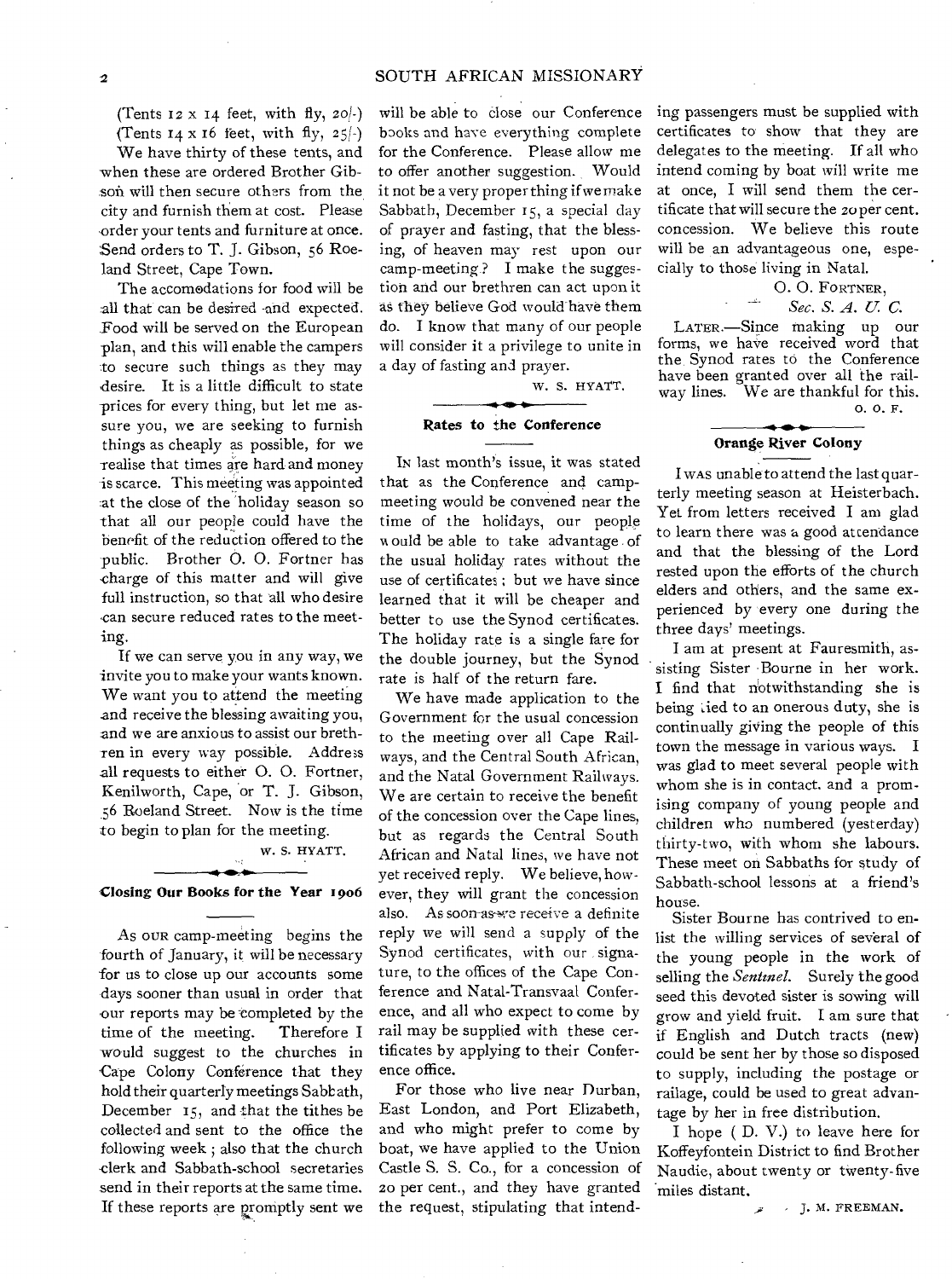## SOUTH AFRICAN MISSIONARY 3

#### Kolo Mission, Basutoland

*(Concluded)* 

MR. VAN ROOYEN and Mr. Brophey, at Morija, had been constant smokers, but on Sabbath morning I noticed that neither of them had their usual morning pipe. It was very windy and dusty in the village during the day, so we went out to a sheltered place among the rocks and had our Sabbath-school. We saw no smoking that day, nor since then. Mr. van Rooyen afterwards showed us the fragments of his broken pipe.

On Sunday we went down to Morija, and held a meeting at Mr. Brown's place, according to previous arrangement. There were five white men, one woman, and two children present, and I gave a talk on the law of God.

From Makeneng we went on and held a few meetings in some villages. On Tuesday, Mrs. Chaney, who had contracted the influenza, was so ill that we turned toward Kolo.

The following Sunday, I went over to Morija to hold another meeting with the white people, but as Mr. Brown had been called away on business, and as a terrible dust storm was raging we had no meeting. I went .on to Makeneng and spent the night with the van Rooyens.

Monday morning, on calling at Morija post-office, Mr. Louis Mabille, who is in charge of the Morija French Protestant mission station, invited :me into his study and inquired about :the meetings I had started at Mr. Brown's, and informed me that he would deem it his duty to oppose any attempt on our part to start a work at Morija. I replied that while we did not court opposition, we expected it, and that it was my purpose to give God's special message for this time to whoever would listen, wherever I found them. We talked for almost .an hour. This man can no doubt make plenty of trouble for us, as he was born and rearcd in the French Protestant mission work here in Basutoland, and has great influence with the natives. But while he can make it hard for the workers, he cannot stop God's work. **All States** 

He has been talking with the people here, and I understand he has been to the chief to' have our meetings stopped, but from what  $I$  can learn the chief is not willing to join him to "run us out." His attitude has stirred those whose attention has been attracted to the truth, to express themselves in favour of giving our message a hearing. Every one of them say, " Come on, and hold meetings, and we will attend; and we will bring as many others as we can."

Yesterday, a native, one of the leading men in the French Protestant church, and who was educated in the Colony and understands English, came and listened to my talk on the second coming of Christ.

A door seems to be opening wider and wider here in the French Protestant stronghold. I only wish that I was better prepared to give the message. I know that you will pray for me that I may lift up the Saviour and give His message with no uncertain sound, and with His love pulsating in every sentence.

Yours in Christ,

J. A. CHANEY.

#### Frazer's Camp

AFTER this place was decided upon for a Kafir mission I brought my family here the last week in August and began work, quarring stone for the building. This had not proceeded very far when we were blessed with bountiful rains, so I was able to plough and sow some mealies. Besides this, work has been done in opening the fountains on the place and making water-furrows. A garden has been started and fruit trees planted twenty-one choice apple and five orange trees. As it is now too late for planting other fruit trees, we hope to do a good deal of this next season.

In all this, I have been very short handed as I only had one hired man and a small boy for a month. At present writing, we have no servant. We wish to remind all those who love the appearing of the Lord that we need your prayers and means which the Lord has intrusted to you as stew- ..

ards. Very few of you who remain at home realise the discouragements, inconveniences, and roughings of those who pioneer the work among a suspicious, ungrateful heathen people.

Yet we can say, none of these things move us, for we are buoyed up by the blessed hope (Titus  $2: 13$ ), and the Captain of our salvation "shall not fail nor be discouraged till He have set judgment in the earth." We regret rather our own short-comings, but trust in the mercy of Him who " taketh pleasure in them that hope in His mercy."

At present we are occupying two rooms kindly placed at our disposal by Brother Sparrow. We have ordered a tent sent up, which is doubtless on the way. We will use this till the permatnent building is put up, which will no doubt be begun after Conference.

Yours in the blessed hope,

#### G. W. SHONE.

## College Notes

-BEFORE the next number of the MISSIONARY reaches you, our present school year will be in the past, the students will have returned to their respective homes, and quiet again will reign throughout the College buildings.

-The closing exercises of the school will take place in the Claremont church on Monday evening, Dec. 10, at 8 P.M. During the afternoon there will be an exhibition of school work in"the different class rooms. All parents and friends are cordially invited to inspect the work of the students, and to attend the exercises in the evening.

—Our next school year will open Jan. 28. It is none too soon to plan for it. Precious opportunities are given to the young people in securing a Christian education, and many more should be availing themselves of these opportunities. The Lord has openings for all consecrated young people as soon as they are qualified to step into them. The new calendar will shortly be'issued. Write for it, and send us the names of friends or relatives to whom you wish it to be mailed. The Lord calls upon all the young people of South Africa to fit themselves tor earnest work in His vineyard.  $\longrightarrow$  H. HAYTON.  $\longrightarrow$